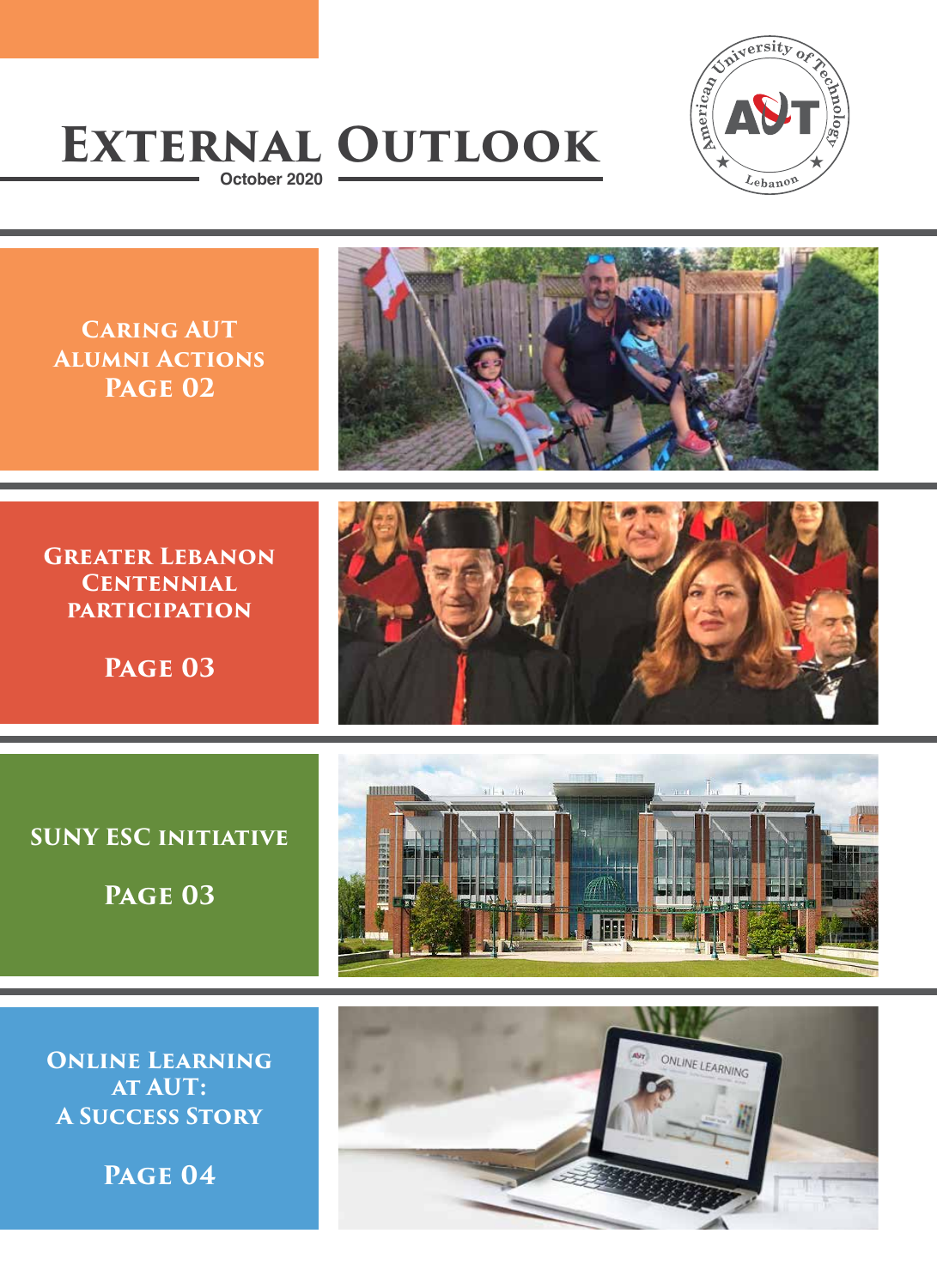# **COVID-19 and Beirut Blast: What Caring AUT Alumni Did**

#### **Massive Food and Supplies Collection and Distribution**

Roy Araygi and Roy Farah collected food and supplies from the areas of Zgharta and Jbeil respectively over 8 months to help people who suffered income loss due to the pandemic . Amazing quantities were collected and distributed by the two Roys who are still on the task they assigned themselves



**Roy Farah**



**Roy Araygi**



#### **AUT Alumnus And Kids Bike For Lebanon in Canada**

*The August 4 tragedy has prompted many to take initiatives meant to help those who suffered injuries or had their homes destroyed. AUT alumnus Bechara Mezannar, based in Canada since 2016, felt the need to do something. He and his two yearold twins, Aya and Joe launched the "Bike for Lebanon" fundraising campaign for Lebanese kids in need. Bechara had his twin kids set on his bike and all three went on a journey to raise funds. The money raised was donated to "Save the children, Canada" who matched the \$2350 raised by the Mezannars. An innovative way to help and a source of pride to AUT.*

#### **AUT Alumnus Joe Khoury's Bouyout Beirut in the Media**

A graduate of AUT and the State University of New York Empire State College program in Graphic Design, Joe Khoury went into photography and has had a successful career for over 12 years. His photo collection of the old house facades on Gemmayze and Mar Mikhael streets, called Bouyout Beirut, have regained importance and resurfaced after the Beirut Port tragedy of August 4, 2020 when he and his wife Gabriela Cardozo went among the rubble to locate the houses they had photographed and placed the photo of each façade on the ruins. In addition to that, Joe raised funds for the Red



Cross through his website to participate in the aid given to those who lost their homes. His initiatives did not go unnoticed. L'Orient Le Jour featured his actions in a special article and international media have interiewd the couple for their initiative. His photo collection of old facades of Gemmayze and Mar Mikhael streets are found on https://www.joekhourystudio.com/bouyout-beirut.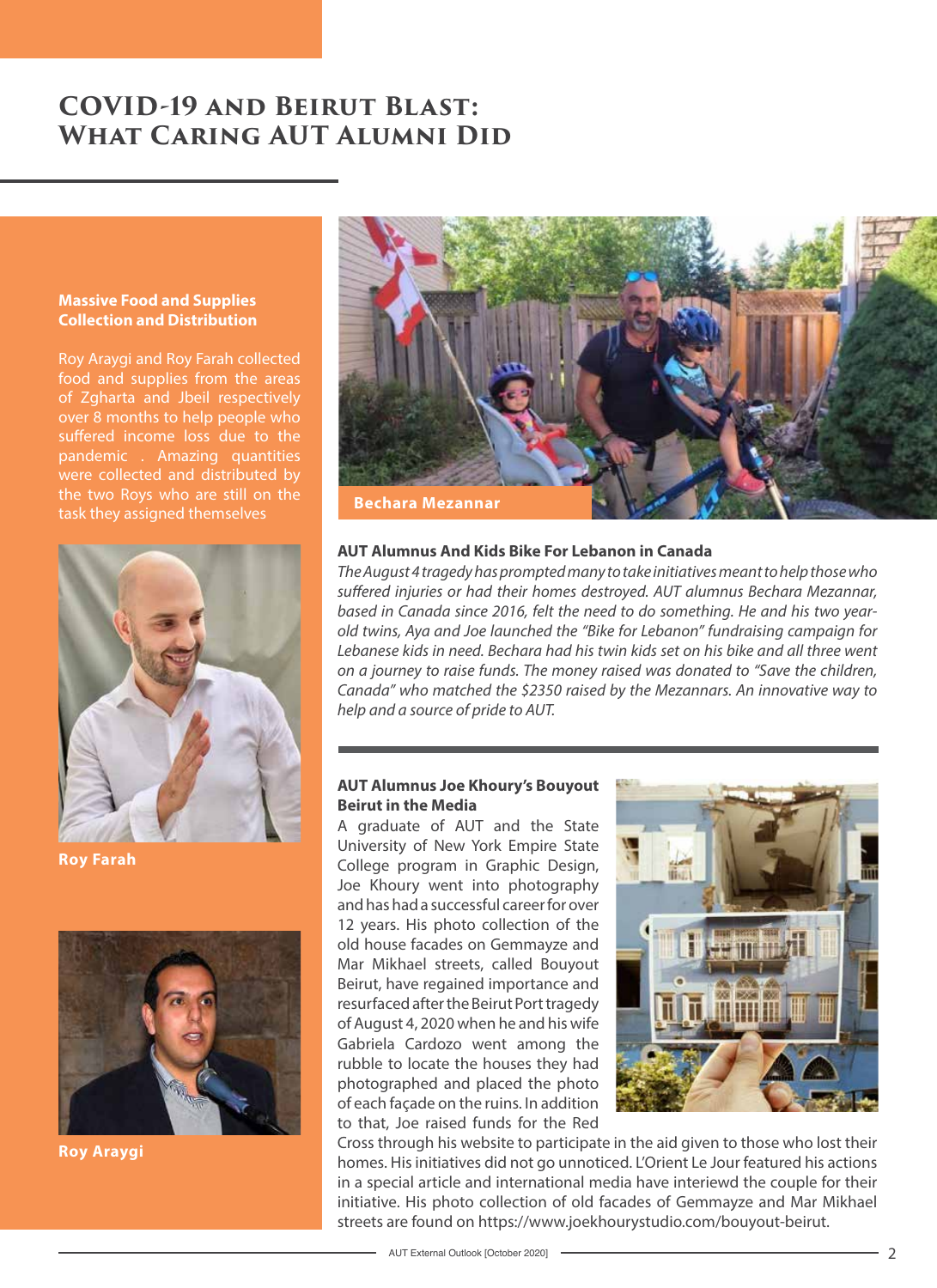**AUT Partner in Education SUNY Empire STATE COLLEGE Raises Funds For Students in Lebanon**





AUT's main academic partner, State University of New York Empire State College has launched a campaign to raise funds to help students enrolled in the joint program pay their tuition fees during these difficult times. It has sent its faculty and staff encouragement to donate money through the webpage

www.esc.edu/LebanonScholarship and is extending the call to the community in upstate New York at large. In turn, AUT is forwarding this call for donation to its community and alumni. *AUT is proud to be associated to SUNY Empire State College*

# **AUT Participates IN GREATER Lebanon Centennial Celebrations**







AUT President Ghada Hinain attended the ceremony organized by Patriarch Bishara Rahi in Diman on September 1 to celebrate the centennial of the foundation of the Greater Lebanon. The ceremony included a performance by the Kadisha Orchestra and Choir which interpreted hymns in Arabic, Armenian, Greek and Aramean to show the Kadisha Valley cultural heritage.

Hinain also signed an MOU with the Qanoubine Association for Cultural Message and Heritage which is under Patriarch Rahi's supervision to contribute research around the history of the Valley and to provide

training for several areas needed for the Valley to promote its heritage to visitors and scholars.

AUT and President Hinain's involvement in the Qannoubne Valley started in 2004 when she inaugurated the Maronite Patriarchs Garden under Patriarch Nasrallah Sfeir and in presence of former President of the Republic Emile Lahoud. The Garden is meant to commemorate the contributions of Maronite patriarchs to the history of Lebanon and became a platform for other foundations that are now managed by the Qanoubine Association for Cultural Message and Heritage.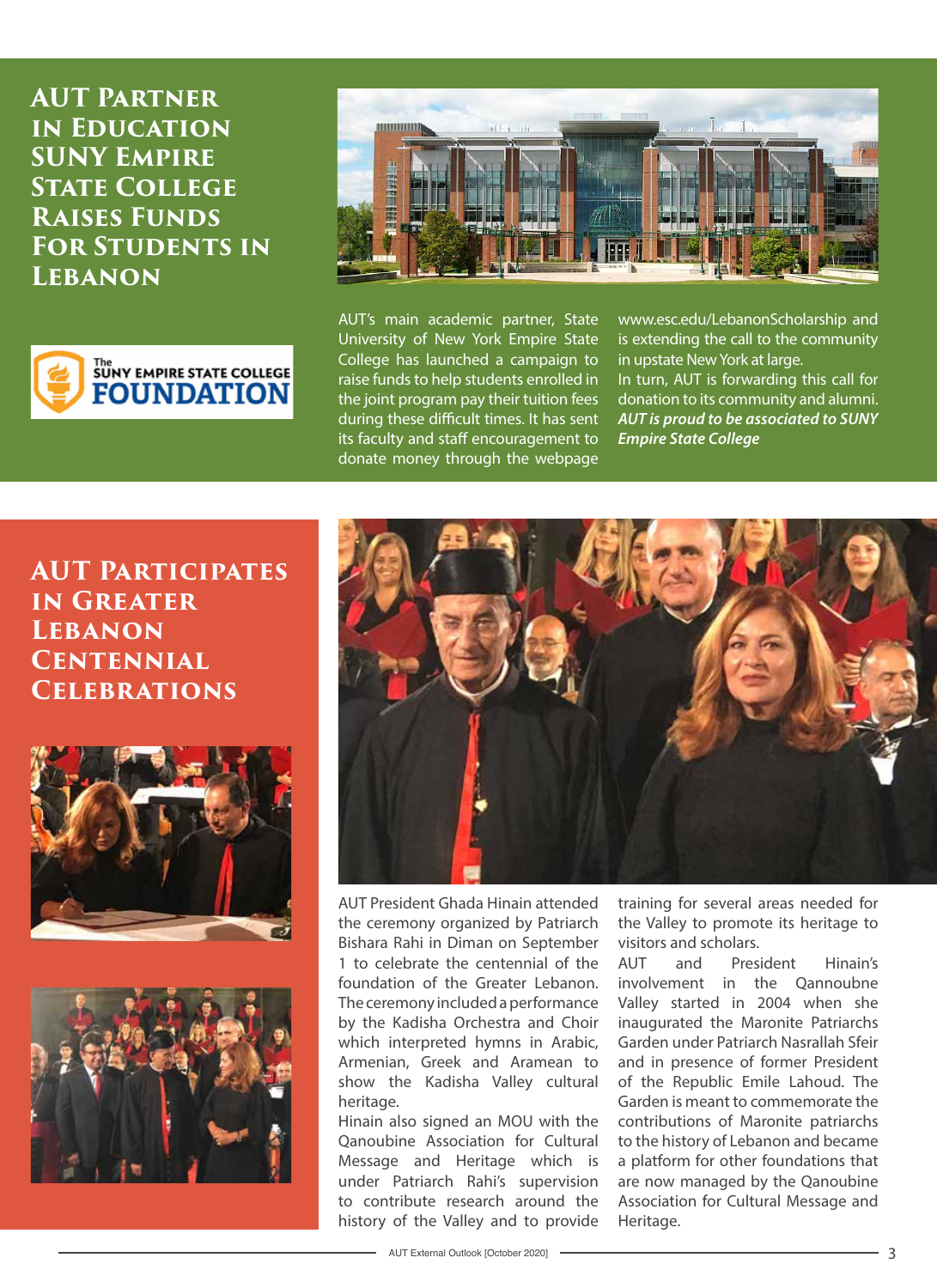# **Online Learning at AUT: A Success Story**











Adaptation to the new reality imposed by the pandemic resulted in most universities offering online education starting spring 2020. AUT took the lead in view of its experience acquired through the joint programs offered with many universities in the US and Europe. Faculty received more training and the results of last spring were very good in terms of learning outcomes.

*Students expressed their opinions about last spring experience:*

#### **Ribal El Hajj**

*MBA Student*

- Saving Time
- Very efficient, we were more focused
- Our work was much more resourceful
- We were able to join lectures by international top notch experts from all over the world.

#### **Richard Tabet**

*Water Resources student*

- All turned out to be positive
- Instructors were available any time we needed them.
- Students have many opportunities through online learning.

This year AUT carries on teaching at a distance using modern technology tools and provided more training as all 4 campuses share the courses taught.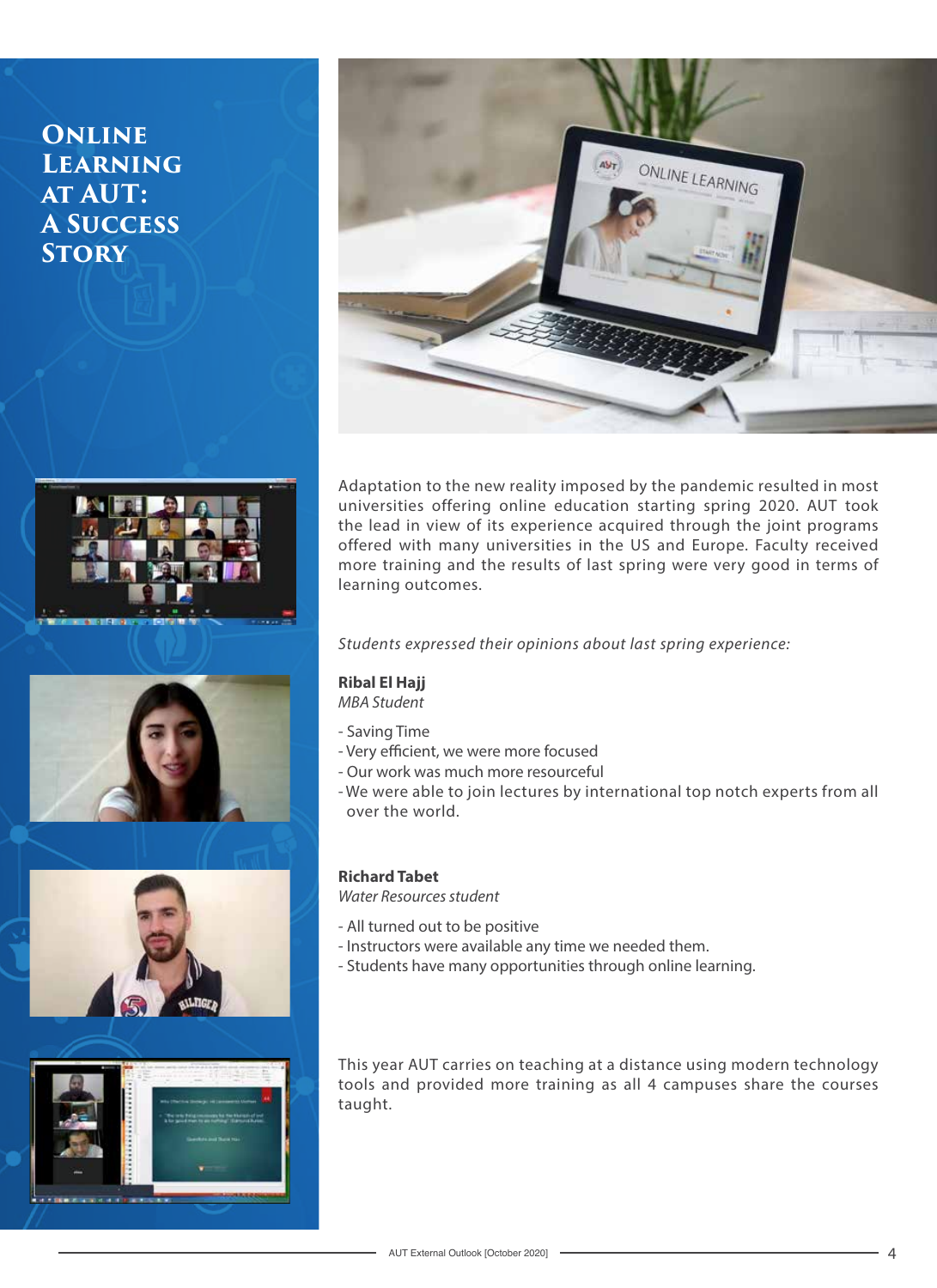**AUT's Information Systems Manager Nisrine Dirani On Moodle: All What Significant Learning Requires**



The university is doing a major upgrade to Moodle, our Learning Management System.

It will significantly affect the way our online courses will look and function, and how students will interact with them.

The Moodle upgrade will offer several improvements to make the users' interface more efficient. The following features will be now available on Moodle:

- 1- Group work
- 2- Safe Exam Browser (previously an experimental setting) can now be enabled and configured from the Quiz settings.
- 3- Users can reset their password directly.
- 4- Big Blue Button web-based application live online classroom
- 5- A new mobile Application
- 6-Activity Completion
- 7-Easy access course content
- 8-Connect with course participants

# **Ongoing Training for Online Instruction at AUT**

AUT faculty members of Fall 2020, online courses attended a 3-day workshop September 8-10 on Designing Online Courses for AUT Mission-Specific Learning. The workshop held in the Issam Fares Auditorium, Halat Campus was organized by AUT Office of Institutional Effectiveness & Strategy & the Information Technology Office. Faculty from all AUT campuses were supported in their



efforts to design and deliver their online courses using the Integrated Course Design Model (ICD, Fink 2013), with strong emphasis on backward design. A variety or latest educational technology tools (Ed Tech Tools) were employed in the workshop for training purposes and for faculty to

use in their Fall 2020 courses. Towards the end of the day, faculty were also trained on the use of our upgraded Learning Management System (LMS) and video-conferencing platforms, such as Google Meet, Big Blue Button, and Zoom.